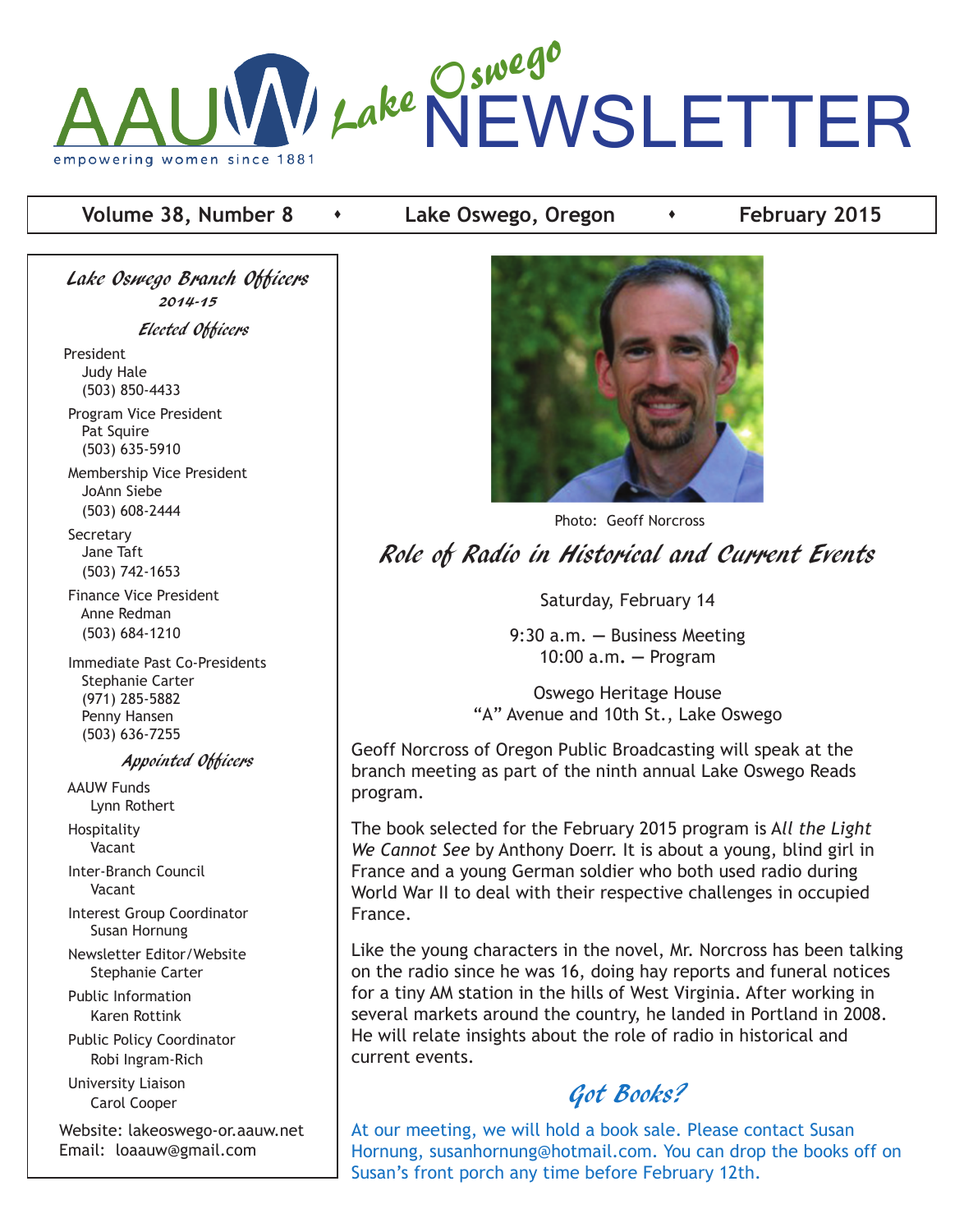#### **Page 2 Case 1 February 2015**



Hale & Hearty by Judy Hale, President

Happy Valentine's day members! Our sweethearts of the month are our two volunteers for the nominating committee, Penny Hansen and Barbara McDonald. Next time you see them, thank them for taking on this responsibility. The last two years have been really wonderful working with the existing officers. I know we are all looking forward to hearing what Penny and Barbara have figured out to fill the positions that are open. We will vote on our new officers at our March meeting.

You still have a little time to gather books together for the book sale to be held at our meeting on Valentine's Day. Our Feburary meeting is part of the Lake Oswego Reads program, so it seemed like a good idea to hold our book sale then. We sincerely thank Susan Hornung for making the arrangements with Lake Oswego Reads. We are sure to have an interesting program about radio with our guest speaker, Geoff Norcross from OBP.

Last year at this time we were planning the centerpieces for the table decorations at the joint Oregon/ Washington AAUW convention. This year, the Oregon convention will be at Eagle Crest on April 17-19. Author Jane Kirkpatrick will be the speaker on Friday evening. It is always inspiring to hear her speak. If you are interested in attending, complete the registration form from the state newsletter. Please let a board member know that you are attending. You will surely meet new,

interesting people and come away feeling glad that you are part of AAUW. If you have any questions ask a board member and we will try to find the answers for you.

# Re-Cap of Meg Langford Presentation

#### by Karen Rottink

Meg Langford was the speaker at our branch meeting on January 10, 2015. She shared photos from the Verdell A. Burdine and Otto G. Rutherford Collection located at Portland State University. The photos documented moments in Oregon history. In particular, the photos focused on African American women in Oregon history. For example, one subject of the photos was the local chapter of the National Association for the Advancement of Colored People, which in the 1950s consisted primarily of women. This small group of activists was key in getting a voting rights law passed here more than a decade prior to the Federal Voting Rights Act of 1965.



Photo: Speaker Meg Langford (left) visits with AAUW Member Robi Ingram-Rich (right).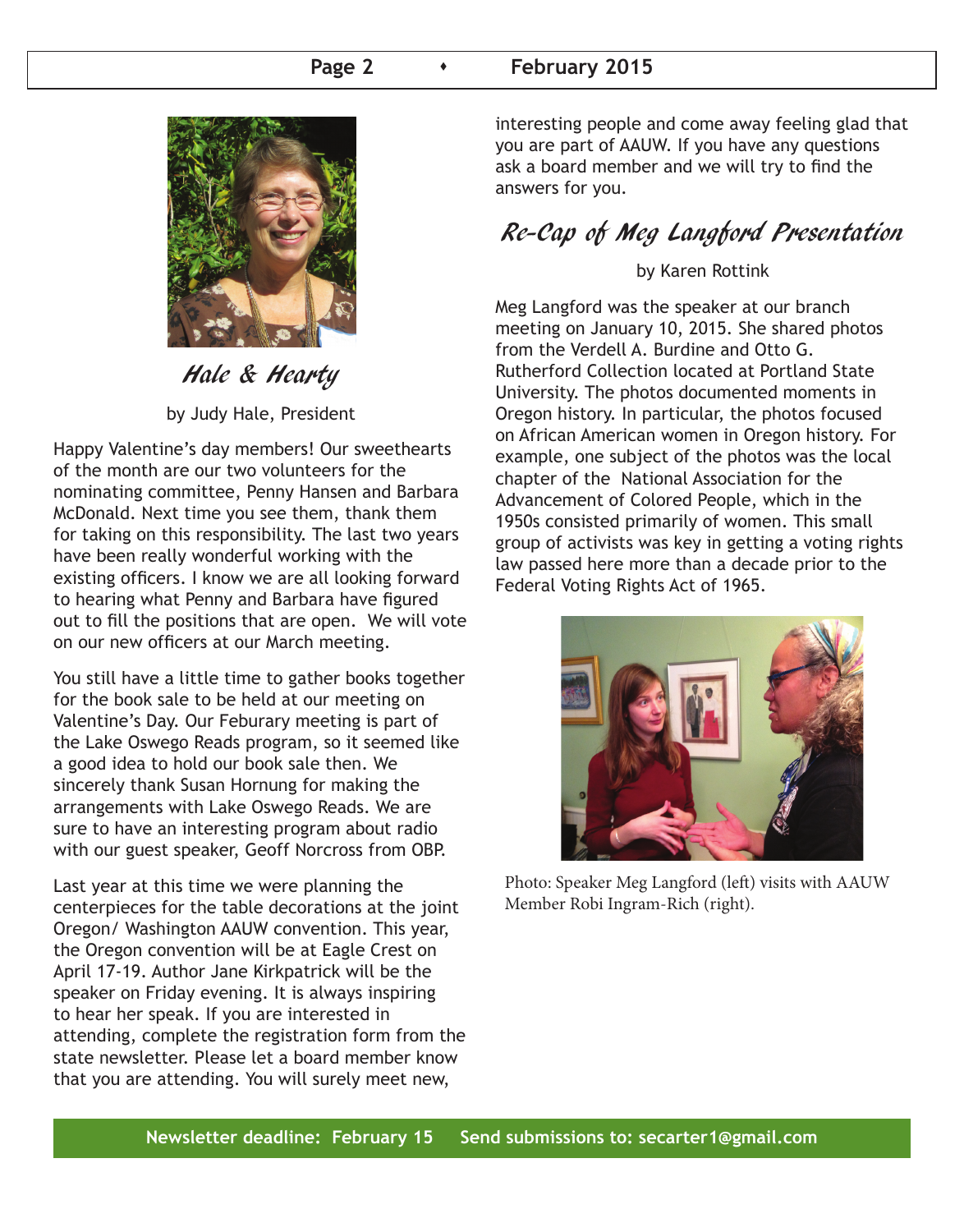#### **Page 3 Case 10 12 Tebruary 2015**

### 2014-15 LO AAUW Donation Form

Name was also as  $\sim$  100  $\mu$  and  $\mu$  and  $\mu$  and  $\mu$  and  $\mu$  and  $\mu$  and  $\mu$  and  $\mu$  and  $\mu$  and  $\mu$  and  $\mu$  and  $\mu$  and  $\mu$  and  $\mu$  and  $\mu$  and  $\mu$  and  $\mu$  and  $\mu$  and  $\mu$  and  $\mu$  and  $\mu$  and  $\mu$  an

Address \_\_\_\_\_\_\_\_\_\_\_\_\_\_\_\_\_\_\_\_\_\_\_\_\_\_\_\_\_\_\_\_\_\_\_\_\_\_\_\_\_\_\_\_\_\_\_\_\_\_

City/State/Zip 2000 and 2000 and 2000 and 2000 and 2000 and 2000 and 2000 and 2000 and 2000 and 200

**LOCAL SCHOLARSHIP DONATION:**

\$\_\_\_\_\_\_\_\_\_\_\_ Donation Amount **—** Write check to *Lake Oswego AAUW* PLEASE NOTE: THIS DONATION IS **NOT** TAX DEDUCTIBLE

#### **NATIONAL AAUW FUNDS DONATION:**

\$\_\_\_\_\_\_\_\_\_\_\_ Donation Amount **—** Write check to *AAUW Funds*

ALL NATIONAL CONTRIBUTIONS ARE FULLY TAX DEDUCTIBLE

Giving unrestricted gifts to AAUW FUNDS (#9110) provides support where needed most, but you can choose a specific fund:

**[ ] #9110 General Foundation Support — Allocated where most needed** 

[ ] #4336 Educational Opportunities Fund **—** Supports fellowships and grants

[ ] #9170 Eleanor Roosevelt Fund **—** Supports AAUW research studies

[ ] #4337 Public Policy Fund **—** Supports advocacy for laws fair to women

[ ] #3999 Legal Advocacy Fund **—** Supports legal rights for those facing discrimination

[ ] #4339 Leadership Programs Fund **—** Supports programs like NCCWSL

[ ] #4363 Oregon's Betsy McDowell Research & Projects Fund

Gifts of \$100–\$174 confer membership in the Oregon Century Club Gifts of \$175 or above confer membership in the Oregon Century Club Plus

Gifts of \$25 or more to either local scholarship or AAUW Funds may be designated to honor a friend or loved one.

This gift is a memorial (deceased) to \_\_\_\_\_\_\_\_\_\_\_\_\_\_\_\_\_\_\_\_\_\_\_\_\_\_\_\_\_\_\_\_\_\_

This gift is a tribute (living) to \_\_\_\_\_\_\_\_\_\_\_\_\_\_\_\_\_\_\_\_\_\_\_\_\_\_\_\_\_\_\_\_\_\_

Acknowledgement should be sent to:

Name \_\_\_\_\_\_\_\_\_\_\_\_\_\_\_\_\_\_\_\_\_\_\_\_\_\_\_\_\_\_\_\_\_\_\_\_\_\_\_\_\_\_\_\_\_\_\_\_\_\_\_\_

Address \_\_\_\_\_\_\_\_\_\_\_\_\_\_\_\_\_\_\_\_\_\_\_\_\_\_\_\_\_\_\_\_\_\_\_\_\_\_\_\_\_\_\_\_\_\_\_\_\_\_

**Send this form and check to: LO AAUW, PO Box 416, Marylhurst, Oregon 97036**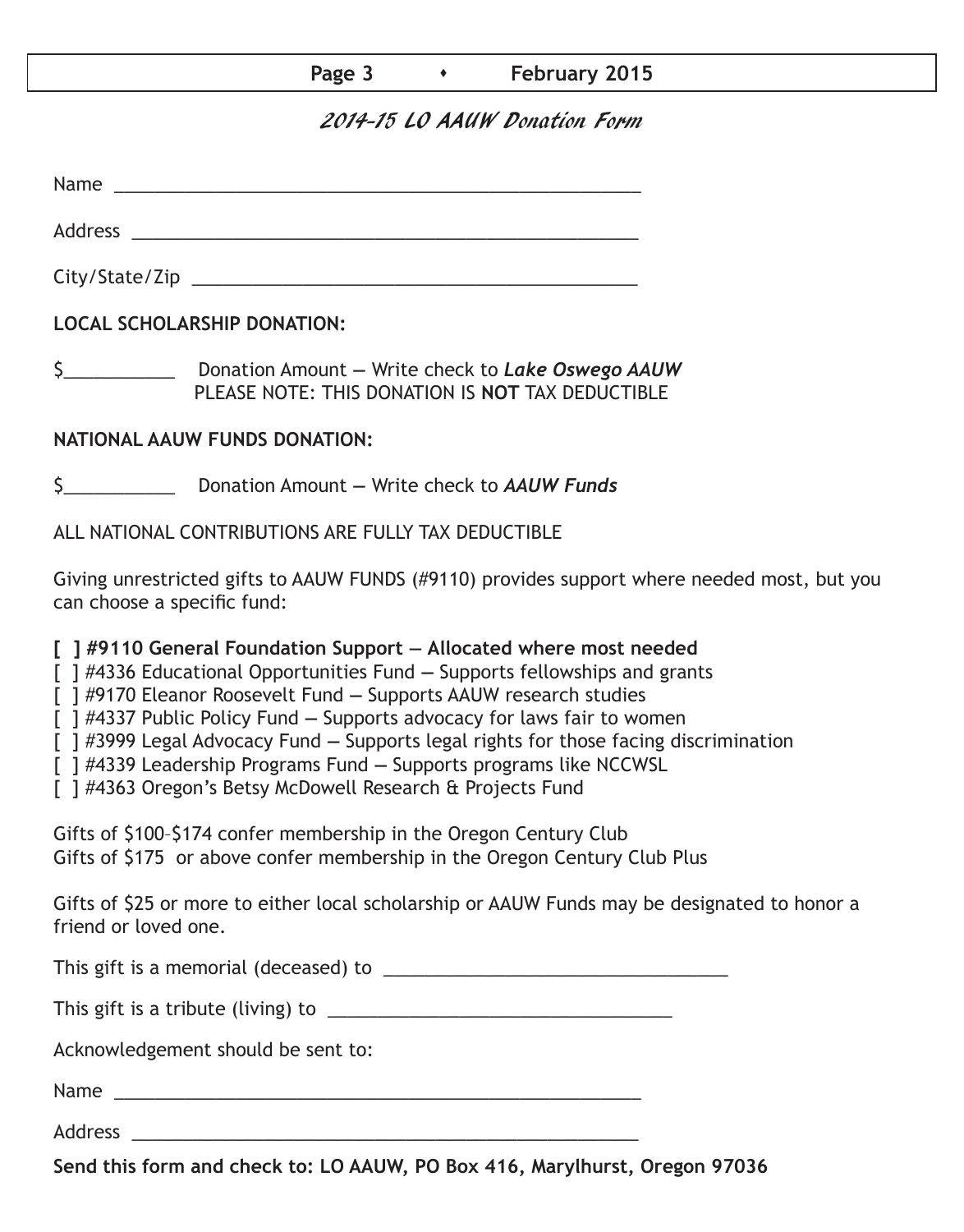### Interest Group Activities

**Tuesday Morning Books 4th Tuesday at 11:00 a.m.**

Date: February 23

Book: *Boys in the Boat* by Daniel Brown Location: Szechuan Kitchen, Lake Oswego Leader: Deanna Tonks For more information, contact Dixie Kroupa, (503) 697-8028, dixie.kroupa@comcast.net

#### **Murder by the Book 2nd Wednesday at 12:00 p.m.**

Date: February 11

Books: *The Jasmine Trade* by Denise Hamilton Location: 4949 Meadows Rd., Suite 400, Lake Oswego

Bring your lunch, refreshments provided. For more information, contact Jane Taft, (503) 742-1653, taft.jane@gmail.com

#### **Interpretive Books 3rd Thursday at 9:30 a.m.**

Date: February 19 Book: *The Goldfinch* by Donna Tartt Leader: Diana Gough Hostess: Connie Irwin For more information, contact Laura Eyer, (503) 982-3522, eyerfamily@wbcable.net or Linda Watkins, (503) 694-2334, l.and.m.watkins@gmail. com

#### **Thursday Evening Books 4th Thursday at 7:30 p.m.**

Date: February 26 Book: *Gone Girl* by Gillian Flynn Hostess: Susan Hornung For more information, contact Sandra Hoover, (503) 635-0952, sandraleehoover@comcast.net or Suzanne Kaveckis, (503) 678-1641, smkaveckis@ centurytel.net

#### **Friday Books 4th Friday at 10:00 a.m.**

Date: February 27

Book: *The Bully Pulpit* by Doris Kearns Goodwin Location: West Linn Public Library, Bamboo Room Leader: Betty Hittle For more information, contact Irene Romero, (503) 657-6159, ireneromero@mac.com

#### **Portland Center Stage Date and Time Vary**

Season ticket holders for the Portland Center Stage's Thursday matinees will enjoy a year of musicals, dramas and comedies. For more information, contact Betty Barber, (503) 675-0594, barberbc@yahoo.com

#### **Laffalot Bridge 2nd & 4th Mondays at 1:00 p.m.**

Date: February 9 & 23

If you would like to be added to the substitute list, or for more information, contact Bettirae Willis, (503) 891-6232 (cell), bewillis@easystreet.net

#### **Second Thursday Bridge 2nd Thursday at 1:00 p.m.**

Date: February 12 If you would like to be added to the substitute list, or for more information, contact Penny Hansen, (971) 221-7765 (cell), pennyhansen@comcast.net

#### **Delightful Dining Date Varies**

Date: February 21 at 6:00 p.m. Loction: Home of Penny Hansen Join us for a marvelous Morroccan meal. Delightful Dining is the group where members share the cooking and the costs. For reservations or more information, contact Jane Taft, (503) 742-1653, taft.jane@gmail.com

#### **Exploring the Northwest Date Varies**

Date: Next event will be in February, date and place to be determined. For more information, contact Sue Kingzett, (503) 706-8184 (cell), sezett@msn.com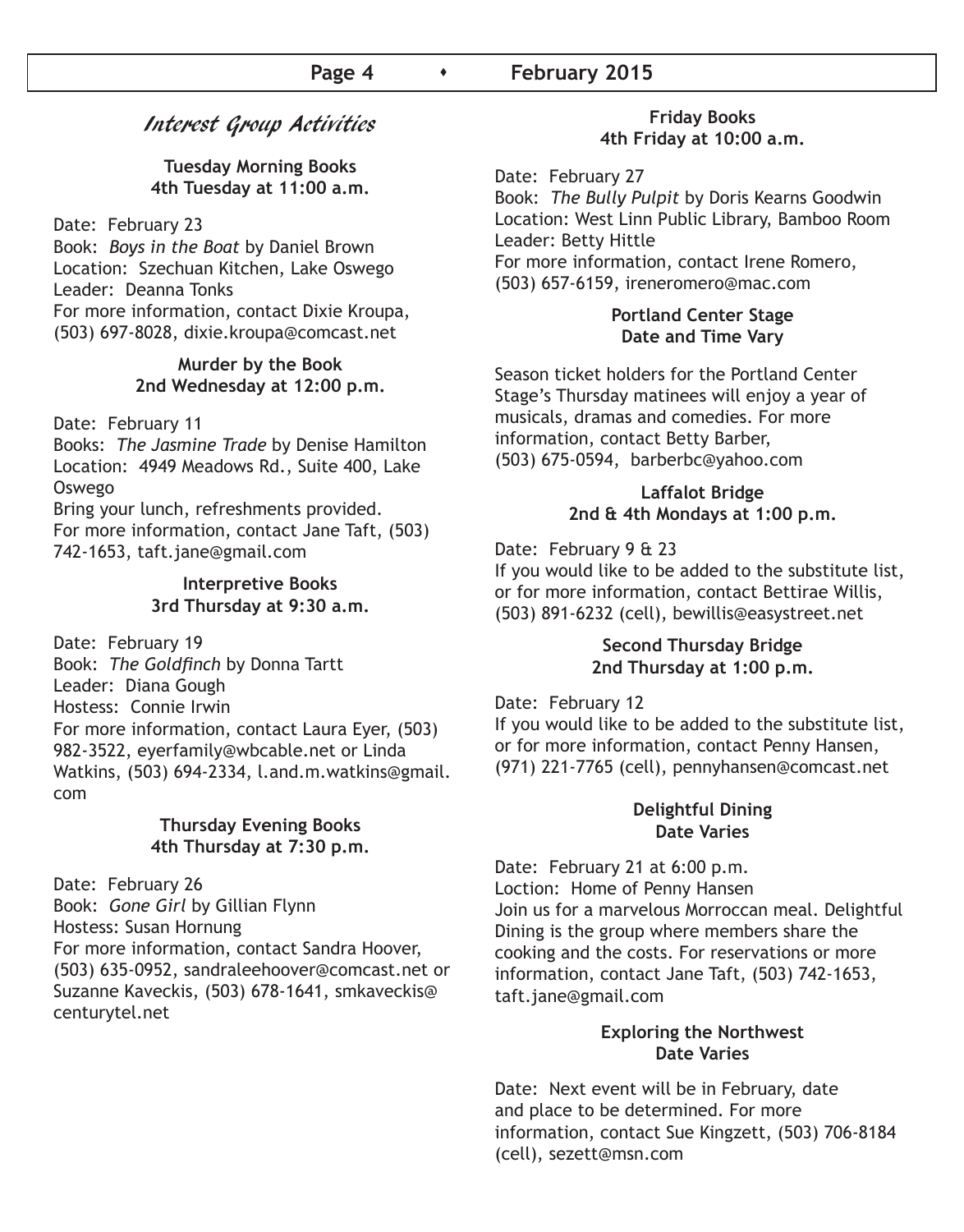

| Sunday       | Monday                          | Tuesday                                  | Wednesday                          | Thursday                                                                 | Friday                                 | Saturday                                             |
|--------------|---------------------------------|------------------------------------------|------------------------------------|--------------------------------------------------------------------------|----------------------------------------|------------------------------------------------------|
|              |                                 |                                          |                                    |                                                                          |                                        |                                                      |
| $\mathbf{1}$ | $\overline{2}$                  | $\overline{3}$                           | $\overline{4}$<br>Board<br>Meeting | 5                                                                        | 6                                      | $\overline{7}$                                       |
| 8            | 9<br>Laffalot<br><b>Bridge</b>  | 10                                       | 11<br>Murder by<br>the<br>Book     | 12<br>Second<br>Thursday<br><b>Bridge</b><br>(former Third<br>Wednesday) | 13                                     | 14<br><b>Branch</b><br>Meeting &<br><b>Book Sale</b> |
| 15           | 16                              | 17                                       | 18                                 | 19<br>Interpretive<br><b>Books</b>                                       | 20<br>Fourth<br>Friday<br><b>Books</b> | 21<br>Delightful<br>Dining                           |
| 22           | 23<br>Laffalot<br><b>Bridge</b> | 24<br>Tuesday<br>Morning<br><b>Books</b> | 25                                 | 26<br>Thursday<br>Evening<br><b>Books</b>                                | 27                                     | 28                                                   |

# Laffalot Bridge

We are looking for a few good women to come and play bridge with us. We play on the 2nd and 4th Mondays from 1pm to 4pm and play at each others' homes. Don't be concerned about your skill as we began some years back seeking to have fun while we were improving our game. We still aspire to do that. We are hoping for substitutes to add to our list as well as new players. Please consider contacting our group coordinator, Bettirae Willis, at (503) 635-5057 or drop her an email at bewillis@easystreet.net.

#### AAUW'S Mission

Advancing equity for women and girls through advocacy, education, and research.

#### AAUW's Value Promise

By joining AAUW, you belong to a community that breaks through educational and economic barriers so that all women have a fair chance.